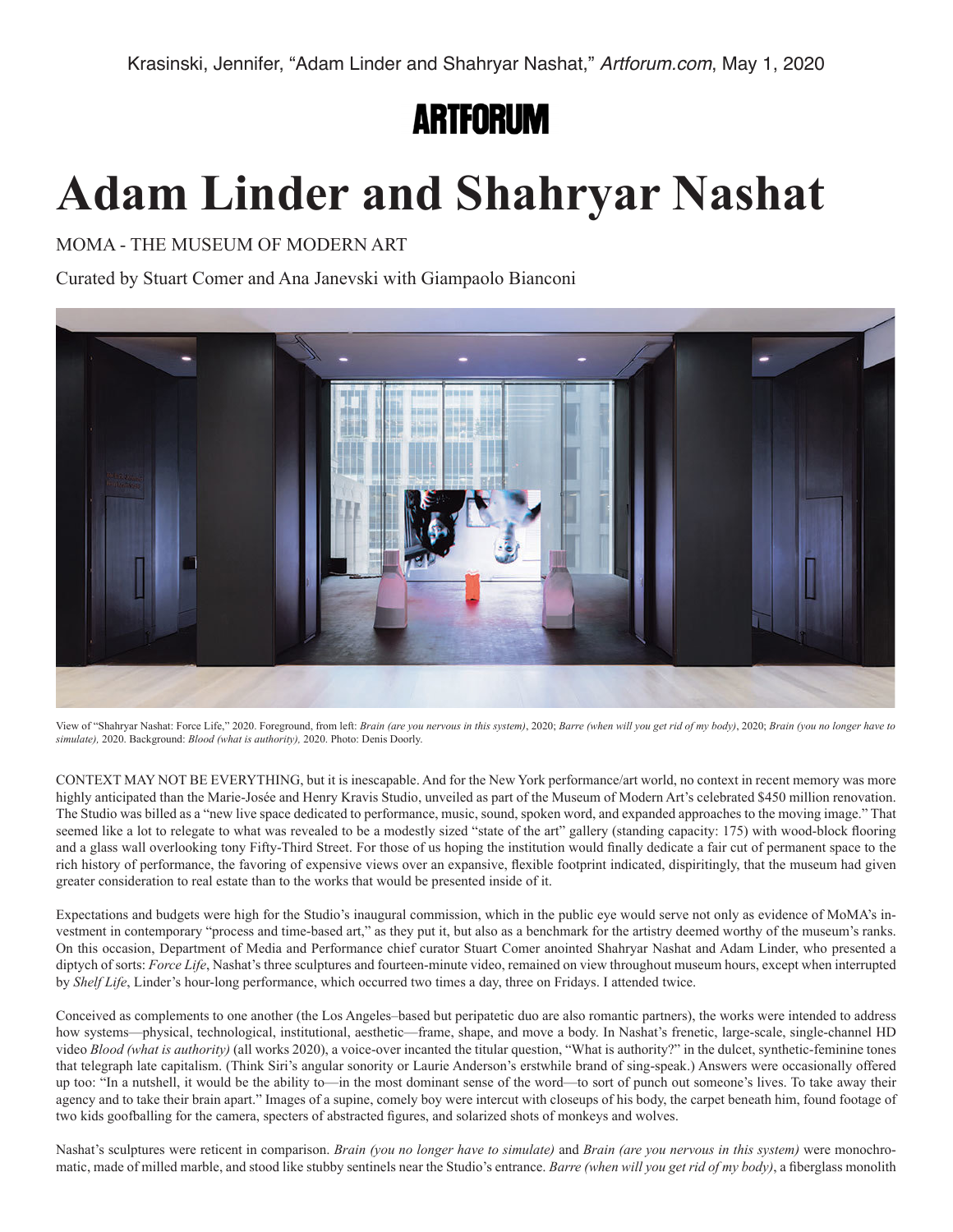Krasinski, Jennifer, "Adam Linder and Shahryar Nashat," *Artforum.com*, May 1, 2020



Shahryar Nashat, *Blood (what is authority)*, 2020, 4K video, color, sound, 14 minutes 15 seconds.

that looked as though it had been crushed and felled, bisected the gallery's center. Each of the installation's elements was meant to evoke a mode of receiving and perceiving art: via the eye, the body, and the mind, here fractured across the space to mirror the ways our experience of the world is fractured across media and technologies. If the video was at times flat-footed, the objects materialized their subjects obliquely, looking perfectly pricey while feeling only half-resolved.

When a piped-in voice announced, "Switching Nashat to Linder," the performers entered and rotated the video screen to reveal a shallow stage and a barre mounted to its verso. *Shelf Life*, per the brochure, was Linder's exploration of "how a choreographic structure can be contained by the space and time of an exhibition . . . and how the virtuosity and ephemeral nature of performance are defined within the context of a museum," with the performance rooted in three elements—blood, brain, and barre—essential to dance. Each iteration featured four distinguished performers from a rotating cast of six—Leah Katz, Justin F. Kennedy, Mickey Mahar, Angie Pittman, Brooke Stamp, and Sandy Williams—all but one sporting a bronze-green bodysuit that hit a semiotic note somewhere between modern-dance unitard and Teenage Mutant Ninja Turtle, and all but one doing surprisingly little dancing.

Linder's performance frayed as it unfolded—busily, fussily—its pieces and parts never achieving a fineness of focus. One performer presided at the barre wearing what looked to be a small oxygen tank and whispered into a headset throughout the piece. Another (a magnetic, muscular Williams, both times I watched) stuttered and writhed around the room. A pair of dancers spent time together on their hands and knees marking animal-like poses, lifting their hands like paws and cocking their heads as though catching the sound of a nearby predator. Then one of them, equipped with another headset mic and emulating that generic AI voice, recited a long list of seemingly arbitrary questions:

- "How much energy does it take to keep your eyelids open?"
- "Are there hierarchies of intelligence?"
- "Who makes you feel algorithmic?"
- "Have you ever accidentally called your teacher 'Mommy'?"
- "How fragile is your masculinity?"

Of course, questions can be potent rhetorical devices: Gregg Bordowitz's book-length treatise *Volition* and Padgett Powell's novel *The Interrogative Mood* (both 2009) are precise and provocative exemplars, relentlessly immersing readers in the condition of inquiry in part to liquidate form—their onslaughts of questions exerting an almost material force. *Shelf Life* deployed this strategy so softly as to demote it to mere reference, *signaling* thought rather than conjuring or manifesting it.

It's not an unusual shortcoming in contemporary art: *Questioning* has become the default mode of the savvy artist. And while art isn't always expected to provide answers, it should present vivid visions that arrive from the artist's rigorous investigations of their own craft; at the very least, some kind of passion for the work itself should be palpable. Here, I felt that I was watching a performance of an idea of performance, a self-immolating bid for